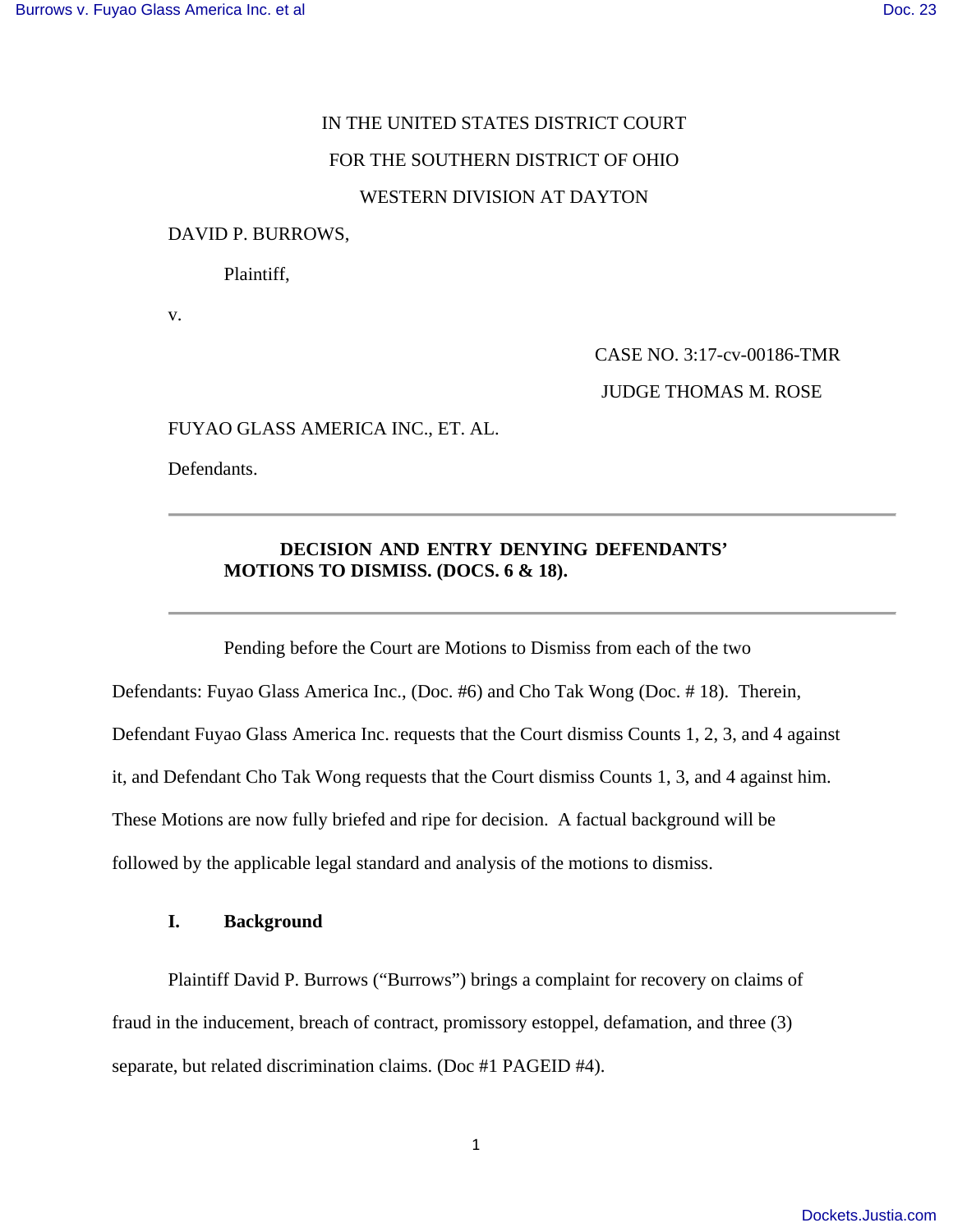In August of 2013, then-President of Defendant Fuyao Glass America Inc. ("Fuyao") sought to hire Burrows away from his employment with the Dayton Development Coalition ("Coalition"), as well as from his position as owner and operator of a Cold Stone Creamery franchise. (Doc. #1 PAGEID #5). Fuyao is a North American subsidiary of Fuyao Group, a Chinese company. *Id*. According to Burrows, Co-Defendant, Cho Tak Wong ("Cho"), is the chairman of Fuyao Group and Fuyao. *Id*. Due to his position with the Coalition, Burrows had numerous meetings with Cho related to Fuyao's selection of the greater Dayton metropolitan area for expansion. *Id*.

Burrows insisted he would not leave his employment for parallel pay, but claims he was instructed by Cho to tell Fuyao "what you want and I will sign it." *Id*. Burrows made Fuyao aware that if he agreed to accept employment, he wanted to be sure he was compensated through 2017. *Id*. Following these conversations, Cho allegedly approved Burrows' proposed terms of employment which were guaranteed to continue through 2017, and included a base pay higher than the president of Fuyao. (Doc. #1 PAGEID #6). According to Burrows, the term sheet was signed by Cho, however, Burrows was not given a copy of the signed form. *Id*.

On July 24, 2015, the term sheet prepared by Burrows was formatted into an employment contract by Fuyao's Director of Human Resources, and signed by Fuyao President John Gauthier. (Ex. A). The terms of the employment contract read:

The following terms and conditions of employment are agreed upon between Chairman Cho and Mr. David Burrows:

• Annual salary of \$180,000

• \$98,000 minimum in additional annual compensation through bonus paid.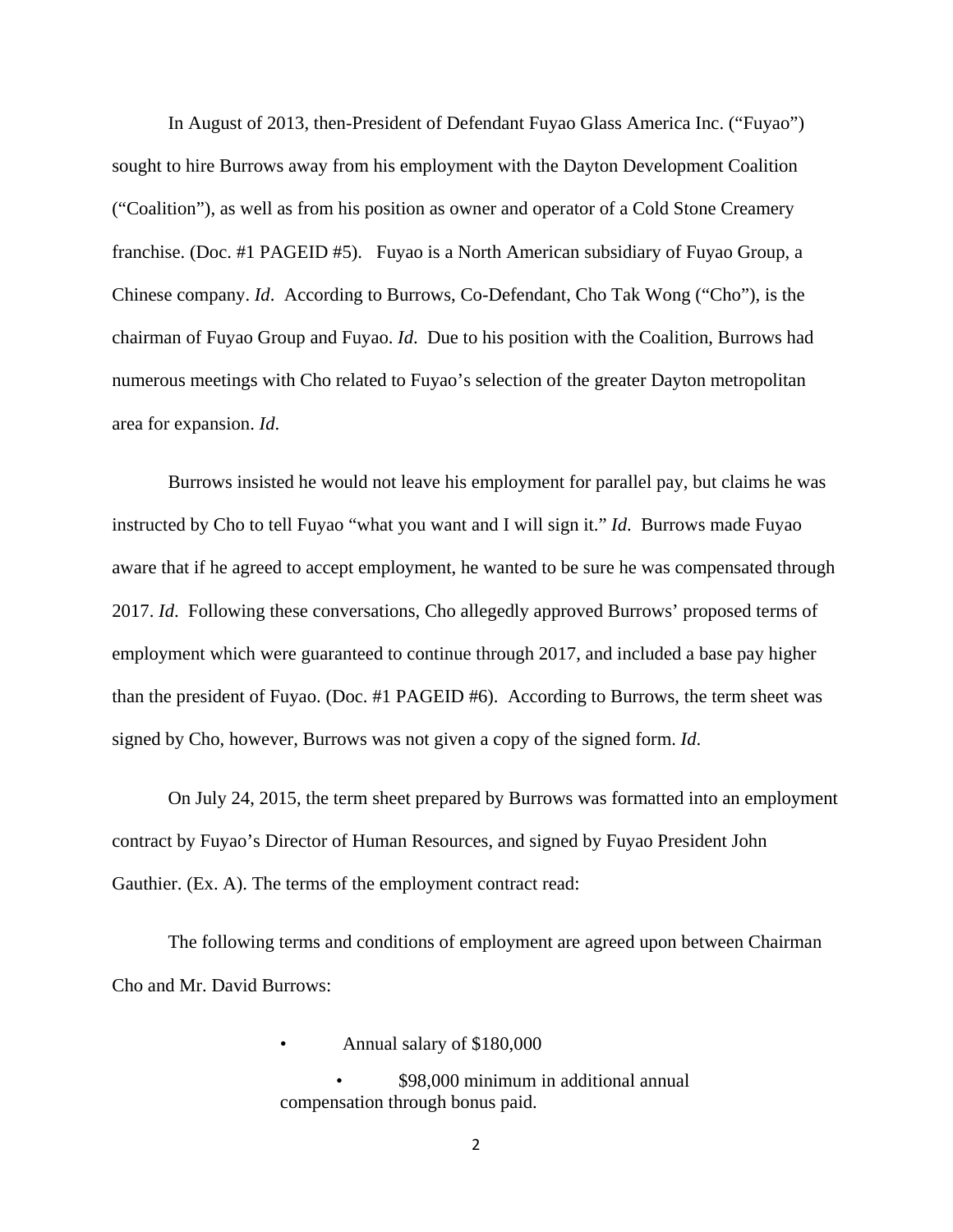• Total annual compensation minimum guaranteed at \$278,000 through 2017 and pro-rated for 2015.

Or, if higher

• Bonus compensation to be at the same level and structure as the President and Vice President.

Three (3) weeks of annual vacation time, which will be prorated for 2015

*Id*. Fuyao's Human Resources Department extended an express offer of employment to Burrows which included the previously mentioned employment contract, outlining the compensation package, as well as information regarding a tentative mid-August 2015 start date, which was presumably accepted by Burrows. (Ex. B).

On November 14, 2016, during a company meeting, Cho falsely announced Burrows' resignation from Fuyao. (Doc. #1 PAGEID #7). Two days later, an online news article published on the Dayton Business Journal's website stated that Burrows had stepped down from his position. *Id*. The author of the article, Tristan Navera, confirmed that the article was written based upon information received from Fuyao representatives. *Id*. Cho was quoted directly in the article stating, "These changes to our senior management team are an important step forward as we transition from a construction phase into a mass production phase." (Ex. D).

Burrows claims Cho had no intention of continuing Burrows' employment past Fuyao's construction phase and into its mass-production phase. (Doc#1 PAGEID #8). According to Burrows, he was replaced by Sunny Yiqun Sun ("Sun"), a Fuyao worker from China. *Id*. Allegedly, Sun was unable to continue employment with Fuyao until she worked with Fuyao in China for a year, which would enable Sun to procure her L-1 visa. *Id*. at #8, #9. Burrows claims Cho, while in negotiations with Sun, made reference that her working at Fuyao "would be good to help her Chinese heritage," and how "Americans need to listen to Chinese." (Doc. #1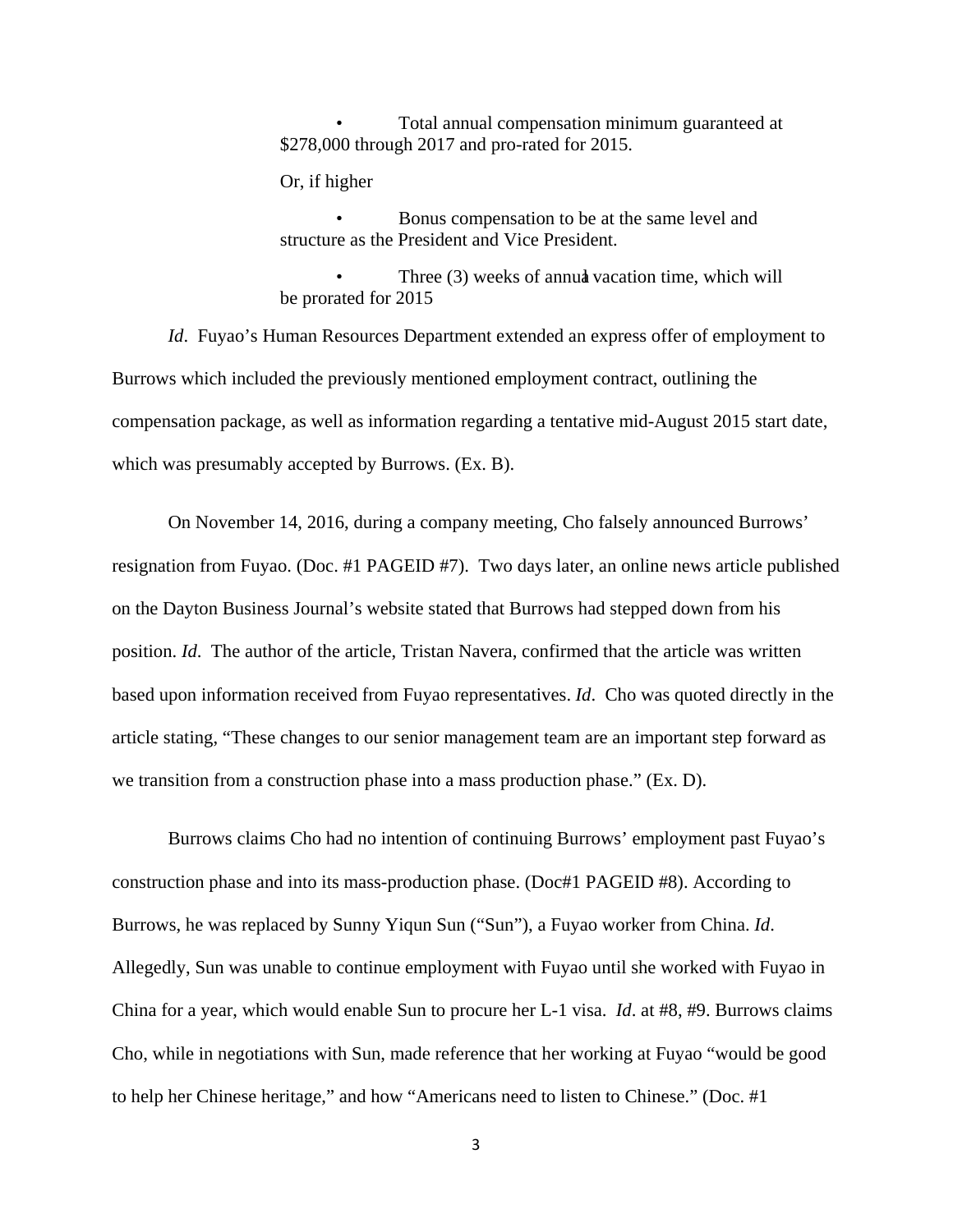PAGEID #7). Burrows claims he was terminated by Fuyao without cause and without written notice. *Id*.

 On November 17, 2016, following Burrows' alleged resignation, Fuyao's Assistant General Counsel informed Burrows that he is not entitled to compensation or any remuneration for work not performed. (Doc #1 PAGEID #28). Additionally, Fuyao's Assistant General Counsel informed Burrows that the form titled "employment contract" amounted to nothing more than a compensation agreement. *Id*.

Burrows claims it is Fuyao's contention that Burrows was an employee at will, and could be terminated with or without cause at any time. *Id*. Approximately three weeks into employment, an employee handbook acknowledgement and receipt was signed by Burrows, stating:

> I have entered into my employment relationship with Fuyao voluntarily and acknowledge that there is no specific length of employment. Accordingly, either I or Fuyao can terminate the relationship at will, with or without cause at any time, so long as there is not a violation of applicable state or federal laws.

Subsequently, Burrows sued Fuyao and Cho. Burrows' complaint was originally filed in the Common Pleas Court of Montgomery County, Ohio claiming:

- 1. Fraud in the inducement;
- 2. Breach of contract;
- 3. Promissory estoppel;
- 4. Defamation; and
- 5. Three (3) counts of Discrimination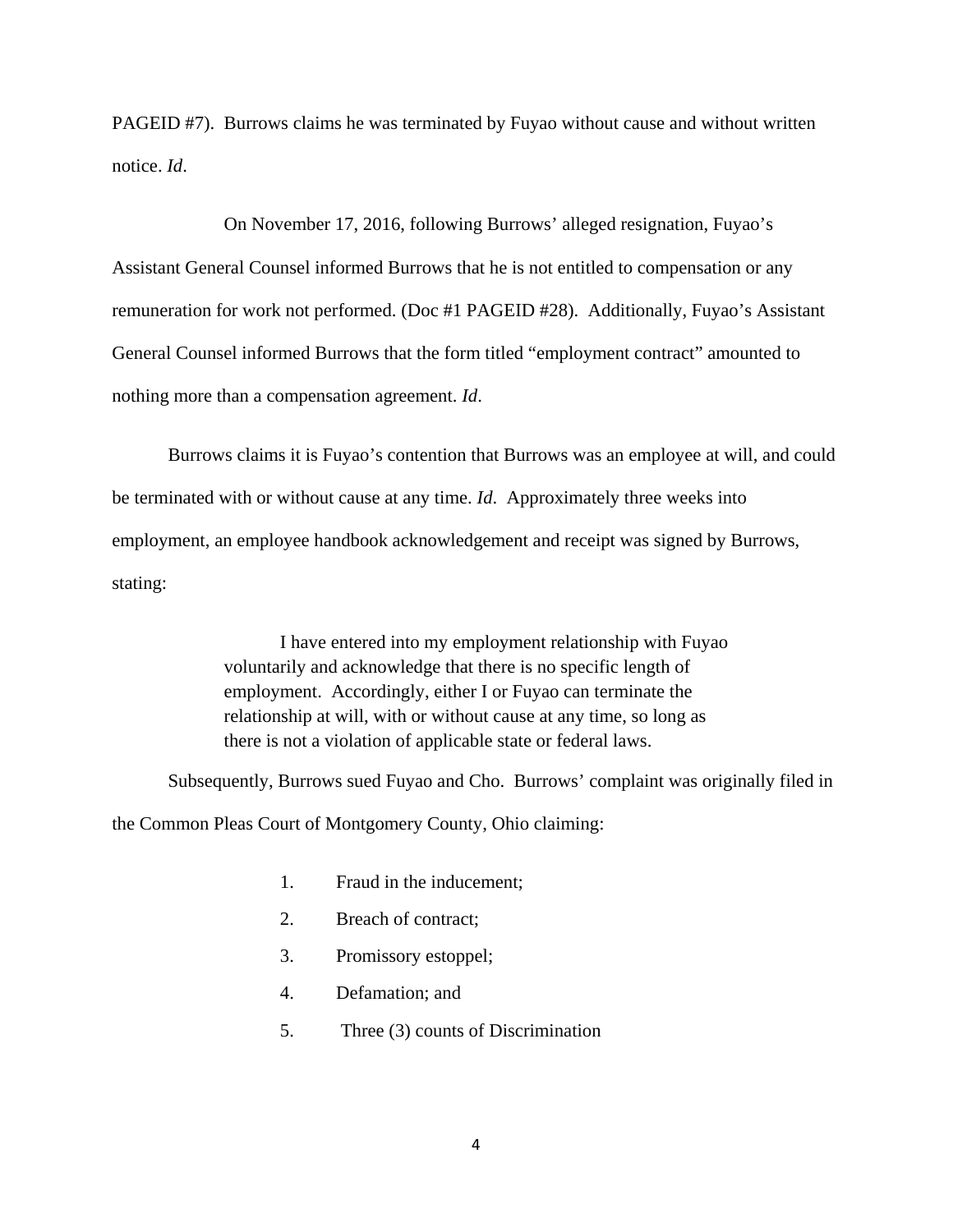(Doc. #1 PAGEID #4). On May 25, 2017, the case was removed to the U.S District Court, Southern District of Ohio (Dayton), by Defendants.

On June 14, 2017, Cho filed a motion to quash and to dismiss, arguing that Burrows failed to effectuate service in accordance with the mandates of the Convention of Services Abroad of Judicial and Extrajudicial Documents, as Cho is a resident of the People's Republic of China. (Doc. #5 PAGEID # 85). In addition, Cho alleged a violation of insufficient process under Rule 12(b) (4), on the grounds the summons and complaint were not translated into Chinese, as required by the Hague Convention. *Id*. Burrows filed a memorandum in opposition to Cho's motion to quash and dismiss, arguing Cho was properly served at his place of business pursuant to Civ. R. 4.1(1) (Doc. #9 PAGEID #110).

In his reply memorandum, Cho again argues that service was not valid due to Hague Convention Specifications. However, a proof of service entry dated September 18, 2017, asserting that Cho was served at the Marriott Hotel in Dayton Ohio was entered on the docket. (Doc. #14 PAGEID # 161). On June 14, 2017, Fuyao filed a motion to dismiss pursuant to Fed. R. Civ. P. 12(b) (6), alleging that Burrows failed to state a claim for which relief may be granted. (Doc. #6 PAGEID #90, 96). Burrows filed a memorandum in opposition to Fuyao's motion to dismiss, arguing that relief can be granted for all claims stated. (Doc. #10 PAGEID #114). Fuyao's reply memorandum in support of motion to dismiss, argues Burrows' simultaneous pursuit of fraud-in-the- inducement tort and his breach of contract claim cannot be based on the same obligations. (Doc. # 11 PAGEID #135, 136). In addition, Fuyao argues that a promissory estoppel claim and a breach of contract claim cannot be simultaneously maintained. (Doc. #11 PAGEID # 139).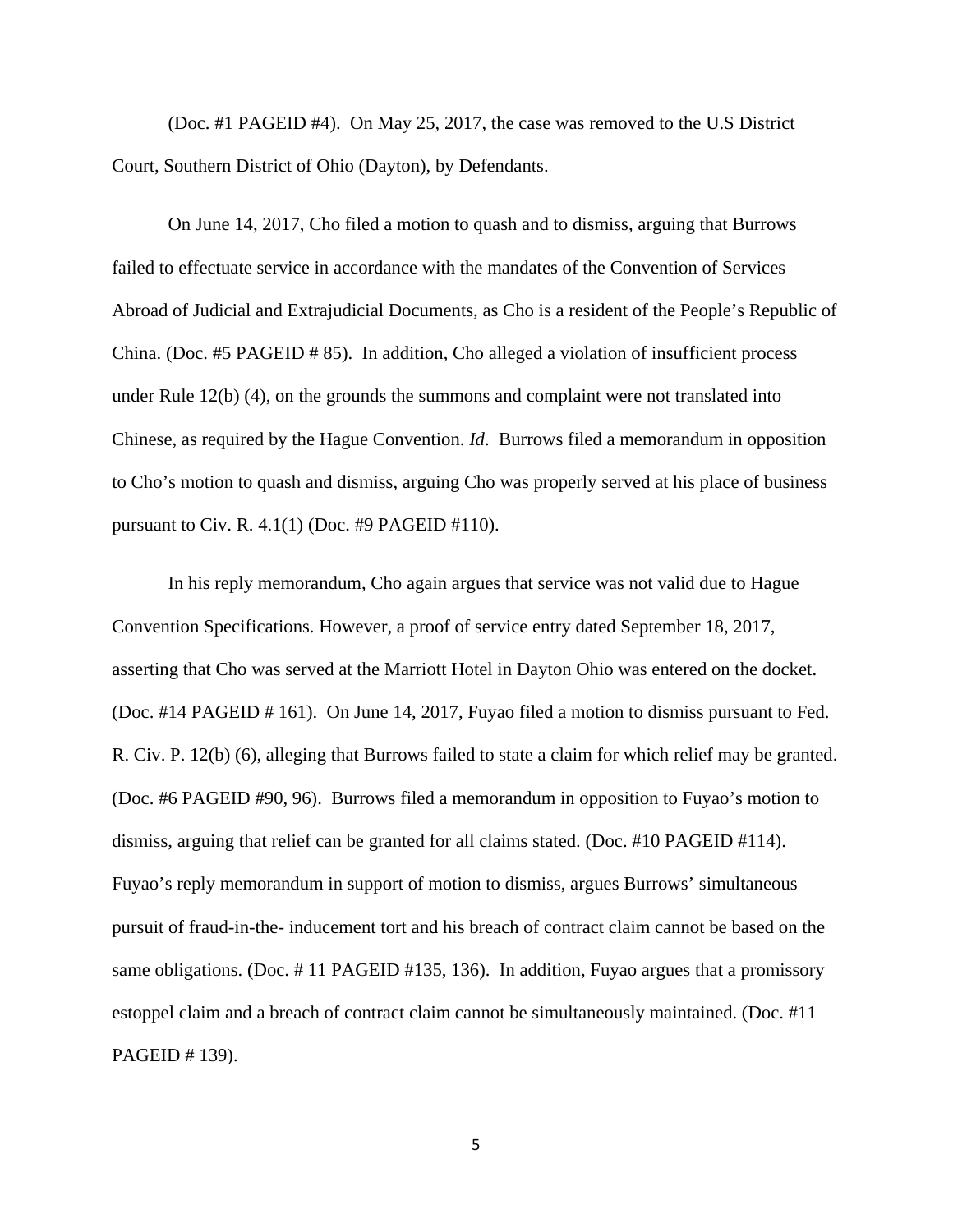According to Fuyao, Burrows' defamation claim fails due to intra-corporate immunity privilege, and his discrimination claims should not be held to the higher standard for reverse discrimination claims. (Doc. #11 PAGEID # 143). On October 6, 2017, Cho adopts and incorporates by reference the motion to dismiss filed by Defendant Fuyao, and all arguments regarding Counts 1, 3, 4, 5, 6, and 7 of the complaint. (Doc. #18 PAGEID #168).

## **II. STANDARD OF REVIEW-MOTION TO DISMISS**

The purpose of a Rule 12(b)(6) motion to dismiss is to allow a defendant to test whether, as a matter of law, the plaintiff is entitled to legal relief even if everything alleged in the complaint is true. *Mayer v. Mylod*, 988 F. 2d 635, 638 (6th Cir. 1993) (citing *Nishiyama v. Dickson County, Tennessee*, 814 F.2d 277, 279 (6th Cir. 1987)). Put another way, "the purpose of a motion under Federal Rule 12(b)(6) is to test the formal sufficiency of the statement of the claim for relief; the motion is not a procedure for resolving a contest between the parties about the facts or the substantive merits of the plaintiff's case." 5B Charles Alan Wright and Arthur R. Miller, Federal Practice and Procedure § 1356 (3d ed. 2004). Further, for purposes of the motion to dismiss, the complaint must be construed in the light most favorable to the plaintiff and its allegations taken as true. *Scheuer v. Rhodes*, 416 U.S. 232, 94 S. Ct. 1683, 40 L. Ed. 2d 90 (1974).

To survive a 12(b) (6) motion to dismiss, a plaintiff must provide more than labels and conclusions, and a formulaic recitation of the elements of a cause of action is not enough. *Bell Atlantic Corp. v. Twombly*, 550 U.S. 544, 127 S.Ct. 1955, 1964-65, 167 L. Ed. 2d 929 (2007) (citing *Papasan v. Allain*, 478 U.S. 265, 286, 106 S. Ct. 2932, 92 L. Ed. 2d 209 (1986)). "[O]nce a claim has been stated adequately, it may be supported by showing any set of facts consistent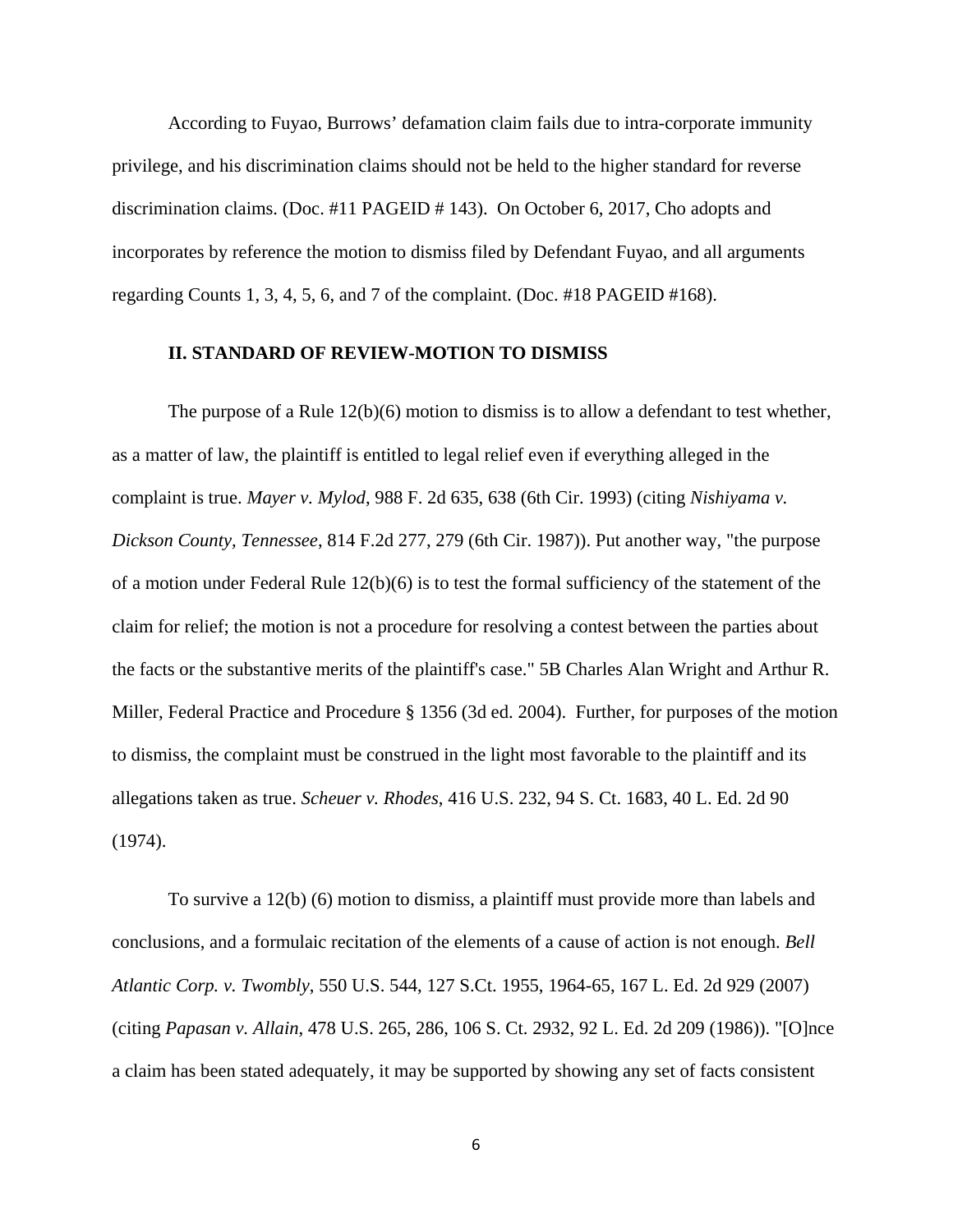with the allegations in the complaint." *Id*. at 1969. However, the factual allegations must be enough to raise a right to relief above the speculative level. *Bell Atlantic Corp*., 127 S.Ct. at 1965 (citing 5 C. Wright & A. Miller, Federal Practice and Procedure § 1216, p. 235-236 (3d ed. 2004)). The factual allegations in the complaint, even if doubtful in fact, must do something more than merely create a suspicion of a legally cognizable right. *Id*.

Also, to survive a motion to dismiss under Fed. R. Civ. P. 12(b) (6), "a … complaint must contain either direct or inferential allegations respecting all the material elements to sustain a recovery under some viable legal theory." *Columbia Natural Resources, Inc. v. Tatum*, 58 F. 3d 1101 (6th Cir. 1995). The Court "need not accept as true legal conclusions or unwarranted factual inferences*." Morgan v. Church's Fried Chicken*, 829 F. 2d 10, 12 (6th Cir. 1987). Put another way, bare assertions of legal conclusions are not sufficient. *Lillard v. Shelby County Bd. of Educ*., 76 F. 3d 716, 726 (6th Cir. 1996). It is only well-pleaded facts which are construed liberally in favor of the party opposing the motion to dismiss. *Id*.

## **III. ANALYSIS**

## **A. Fraud in the inducement**

Defendants Fuyao and Cho argue that Burrows claim of fraud in the inducement fails because Burrows cannot simultaneously pursue a fraud in the inducement tort claim based on the same alleged obligations present in the written contract. (Doc. #6 PAGEID #92-93). "A claim of fraud in the inducement arises when a party is induced to enter into an agreement through fraud or misrepresentation*." Kehoe Component Sales, Inc. v. Best Lighting Prods*., 933 F. Supp. 2d 974, 2013 U.S. Dist. LEXIS 38816, 2013 WL 1165028 (S.D. Ohio Mar. 19, 2013) (citing: *Captiva, Inc. v. Viz Commc'ns, Inc.*, 85 Fed. Appx. 501, 505 (6th Cir. 2004)) (applying Ohio law,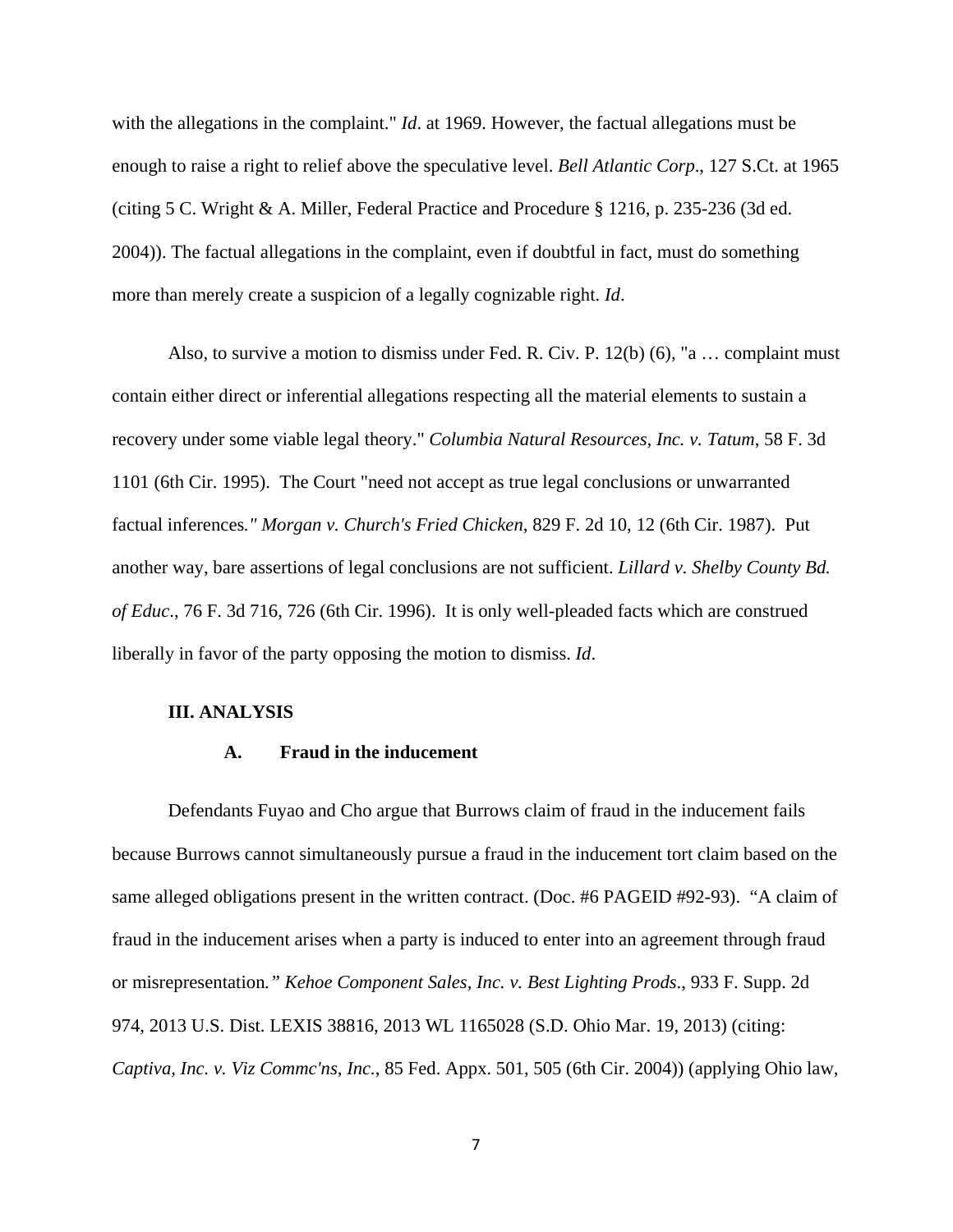internal quotations omitted). Fraud can be defined as "any deceit, artifice, trick, or design involving direct and active operation of the mind, used to circumvent and cheat another." *McClellan v. Cantrell*, 217 F.3d 890 (7th Cir. Ill. July 5, 2000) (citing 4 Collier on Bankruptcy para. 523.08[1] [e], p. 523-45 (15th ed., Lawrence P. King ed., 2000). Ohio courts have defined the term "induce" to mean influencing or prevailing upon someone with persuasion or argument. *Simmons v. Sheets*, 2011 U.S. Dist. LEXIS 27502 (S.D. Ohio Feb. 23, 2011).

Proving fraud in the inducement requires showing the defendant knowingly made a material misrepresentation, with intent to induce reliance of the plaintiff, which in turn, lead to detriment of the plaintiff due to the misrepresentation. *ABM Farms, Inc. v. Woods*, 81 Ohio St.3d 498, 502, 1998 Ohio 612, 692 N.E.2d 574 (1998) (citing *Beer v. Griffith*, 61 Ohio St. 2d 119, 123, 399 N.E.2d 1227 (1980)).

 According to Ohio law, the elements of fraud in the inducement are "(1) a representation or, when there is a duty to disclose, concealment of a fact, (2) which is material to the transaction at hand, (3) made falsely, with knowledge of its falsity, or with such utter disregard as to whether it is true or false that knowledge may be inferred, (4) with the intent of misleading another into relying upon it, (5) justifiable reliance on the representation or concealment, and (6) an injury proximately cause by that reliance. *Superior Care Pharm., Inc. v. Med. Shoppe Int'l, Inc*., 2011 U.S. Dist. LEXIS 13013 (S.D. Ohio Feb. 10, 2011) (citing *Williams v. Aetna Fin. Co*., 83 Ohio St.3d 464, 475, 1998 Ohio 294, 700 N.E.2d 859 (1998)).

 Fraud in the inducement can "generally" be maintained simultaneously with a breach of contract claim because the duty not to breach a contract is "separate and independent" from the duty not to deceive a party entering into an agreement or contract. *Stalvey v. NVR, Inc*.,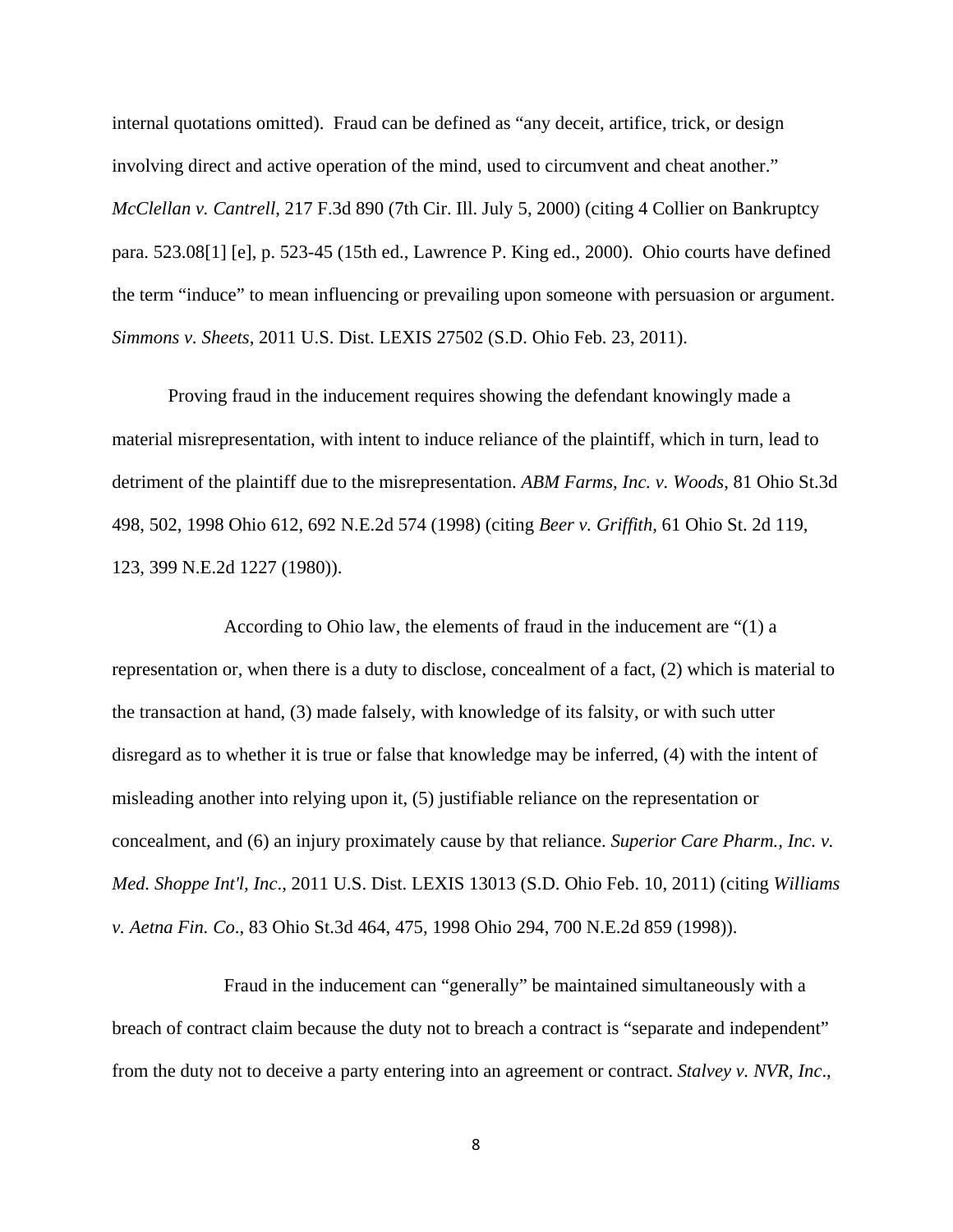2012 U.S. Dist. LEXIS 2506, at \*17; *King v. Hertz Corp*., 1:09-CV-2674, 2011 U.S. Dist.

LEXIS 35610, 2011 WL 1297266, at \*3 (N.D. Ohio. Mar. 31, 2011). However, according to the Ohio Supreme Court, "a claim of fraudulent inducement 'asserts that a misrepresentation of facts outside the contract or other wrongful conduct induced a party to enter into the contract.'" *Id*. at \*18 quoting: *ABM Farms, Inc. v. Woods*, 81 Ohio St. 3d 498, 1998 Ohio 612, 692 N.E.2d 574, 578 (Ohio 1998). Ohio law prohibits a claim in tort predicated upon the same actions that create a breach of contract. *Eggert Agency, Inc. v. NA Mgmt. Corp*., 2008 U.S. Dist. LEXIS 90830 at \*19.

 "The general rule is that tort claims such as deceit and misrepresentation 'cannot be predicated upon promises or representations relating to future actions or conduct.'" *Id*. at \*20 quoting: *Tibbs v. Nat'l Homes Constr. Corp*., 52 Ohio App. 2d 281, 286, 369 N.E.2d 1218 (Ohio Ct. App. 1977). In *Eggert Agency, Inc*., the Plaintiff claimed that before entering into the contract, the Defendant never intended to follow through on promises allegedly made. *Id*. This type of circumstance falls into an exception to the general rule of prohibiting future promises if at the time the promise was made, the promisor had no intention of keeping the promise. *Id*.

 In the case at bar, Burrows claims Fuyao had no intention of continuing Burrows employment after Sunny Yiquan Sun was available to return from China. (Doc. #1 PAGEID #9). Burrows alleges he justifiably relied upon Fuyao and Cho's representation to leave his position with the Coalition and the selling of his Cold Stone Creamery franchise. *Id*.

"In ruling on a Motion to Dismiss for failure to state a claim upon which relief can be granted, the factual allegations in the Complaint must be taken as true and construed in a light most favorable to the plaintiff. *Burhman v. Wilkinson*, 2003 U.S. Dist. LEXIS 10038 (S.D.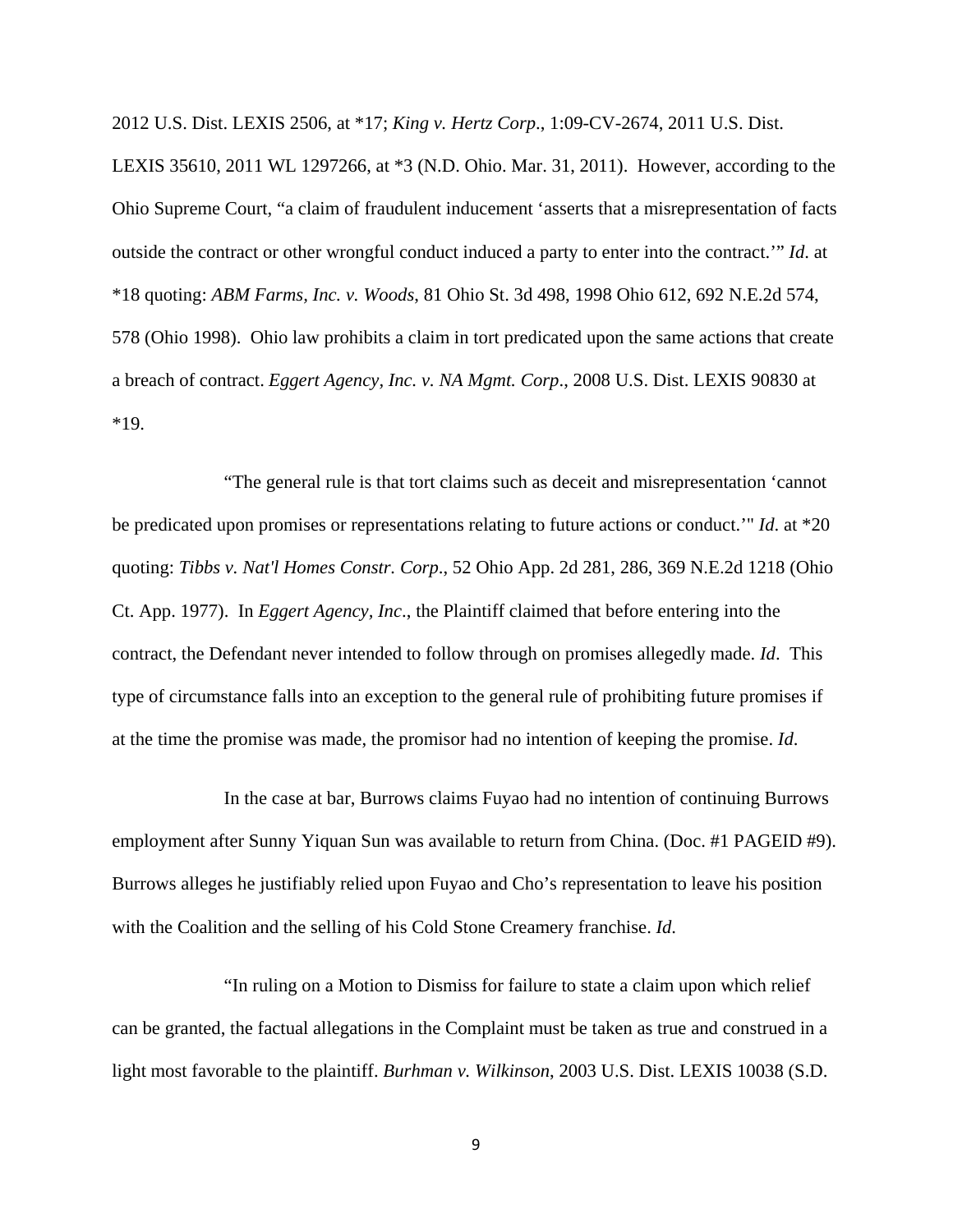Ohio Feb. 7, 2003) citing: *Miller v. Currie*, 50 F.3d 373, 377 (6th Cir. 1995). Here, Burrows claims that his employment contract insured that he would remain employed through 2017. Doc. #1 PAGEID #8 (35). Burrows contends Fuyao "had no intentions" of continuing Burrow's employment past the "constructive phase" and into the "mass-production phase." *Id.* at (36). According to Burrows, Fuyao's desire was to discontinue his employment once Sunny Yiqun Sun was available to return from China and assume a position with Fuyao. *Id*.

 Burrows claims that Fuyao induced him to sell his Cold Stone Creamery franchise and leave his position with the Coalition over Burrows' repeated protestations. (Doc. #1 PAGEID #9). In addition, Burrows claims to have justifiably relied upon Cho and Fuyao's representation of continued employment and compensation through 2017 as contained in the employment contract. *Id*. Also, Burrows alleges he was terminated without cause and without notice by Fuyao prior to the end of 2017, leading to damages in an amount no less than \$441, 908.68. *Id*.

The Court finds Plaintiff Burrows claims plausible, thus Defendants' Motions to Dismiss claim #1 are **DENIED**.

#### **B. Breach of Contract**

Fuyao emphasizes that under Ohio law, an employment contract is presumed to be atwill, unless there are "facts and circumstances which indicate that the agreement is for a specific term." (Doc. #6 PAGEID #94)(citing *Goddard v. Abbott Labs*., 2005 WL 1388389, \*3, no. 2:03- CV-525 (S.D. Ohio June 10, 2005)(Sargus, J.)). Under Ohio law, there is "a strong presumption in favor of a contract terminable at will." *Melott v. ACC Operations, Inc*., 2006 U.S. Dist. LEXIS 46328 at \* 11 quoting: *Mers v. Dispatch Printing Co*., 19 Ohio St. 3d 100, 102, 19 Ohio B. 261,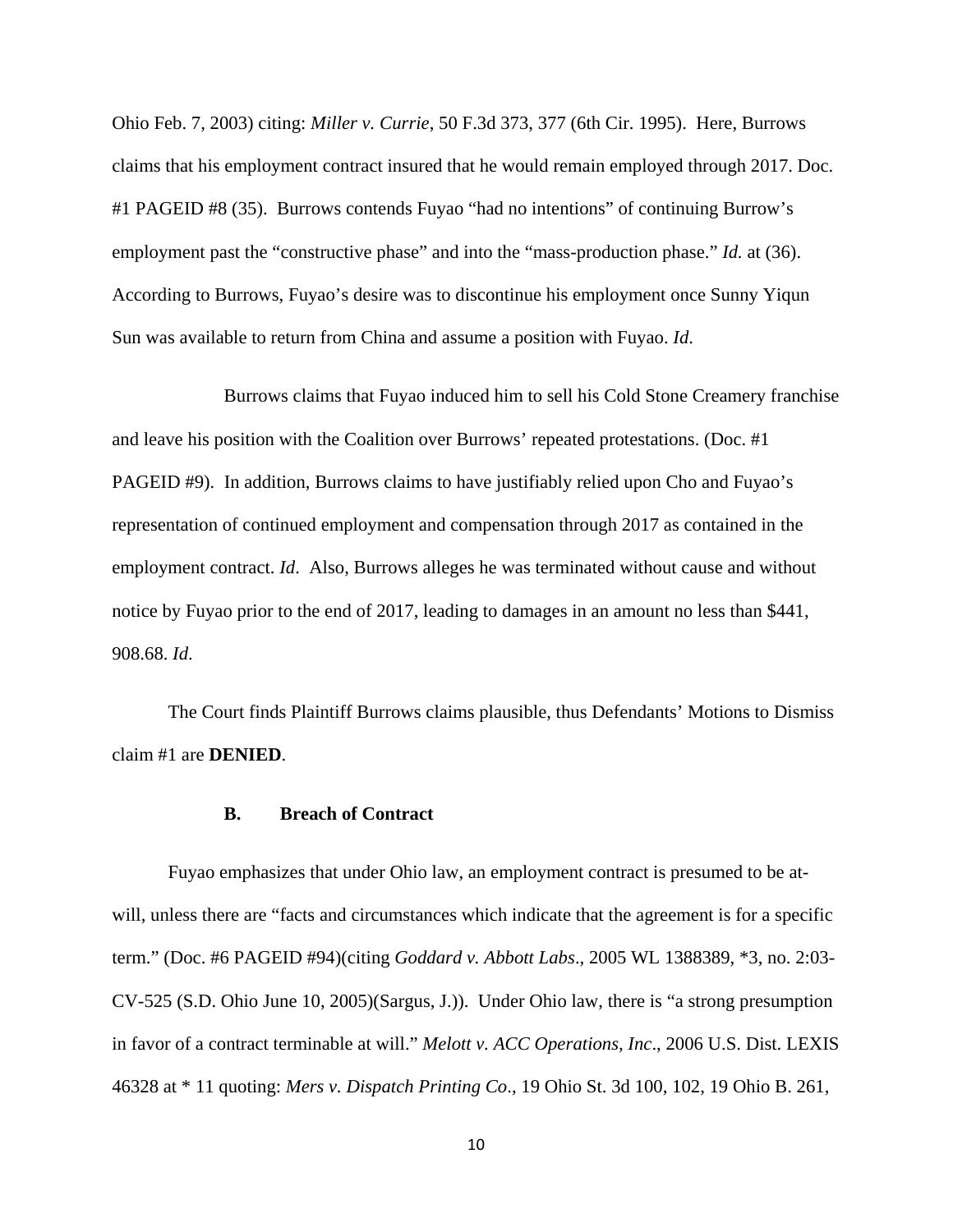483 N.E.2d 150, 153 (1985). In addition, the Doctrine of Employment at Will holds that "unless otherwise agreed, either party… may terminate the employment relationship for any reason which is not contrary to law." *Id*. There are few exceptions to the at-will employment doctrine, but one such exception is the presence of an express contract. *Goddard v. Abbott Labs*., 2005 U.S. Dist. LEXIS 11304 at \*10 citing*: Mers v. Dispatch Printing*, 19 Ohio St.3d 100, 103, 19 Ohio B. 261, 483 N.E.2d 150 (1985).

In determining the existence of a valid contract, the Court must determine if an offer was accepted and if it was supported by valid consideration. *Tilahun v. Philip Morris Tobacco Co*., 2005 U.S. Dist. LEXIS 41361 at \*9 (S.D. Ohio Oct. 28 2005) (citing *Sashti, Inc. v. Glunt Ind., Inc*., 140 F. Supp. 2d 813, 816 (N.D. Ohio 2001)). Once the validity of a contract is established, three elements must be tested to determine whether the contract has been breached: (1) performance by the plaintiff, (2) breach by the defendant, and (3) damages to the plaintiff. *Id*. at 8.

#### **1. Offer and Acceptance (Mutual Assent)**

Mutual assent to the terms of a contract is typically manifested by an offer and acceptance. *Am. Signature, Inc. v. Extreme Linen, LLC*, 2015 U.S. Dist. LEXIS 41958 at \*34. Ohio "law is clear that to constitute a valid contract, there must be an offer on the one side and an acceptance on the other." *Big Lots Stores, Inc. v. Jaredco, Inc*., 182 F. Supp. 2d 644, 649 citing: *Noroski v. Fallet*, 2 Ohio St. 3d 77, 442 N.E.2d 1302, 1304 (Ohio 1982). And where there is a signed offer and acceptance, a meeting of the minds exists. *Campbell v. Triad Fin. Corp*., 2007 U.S. Dist. LEXIS 77623 at \*64 citing: *Cuyahoga Cty. Hospitals v. Price*, 64 Ohio App. 3d 410, 416, 581 N.E.2d 1125 (1989).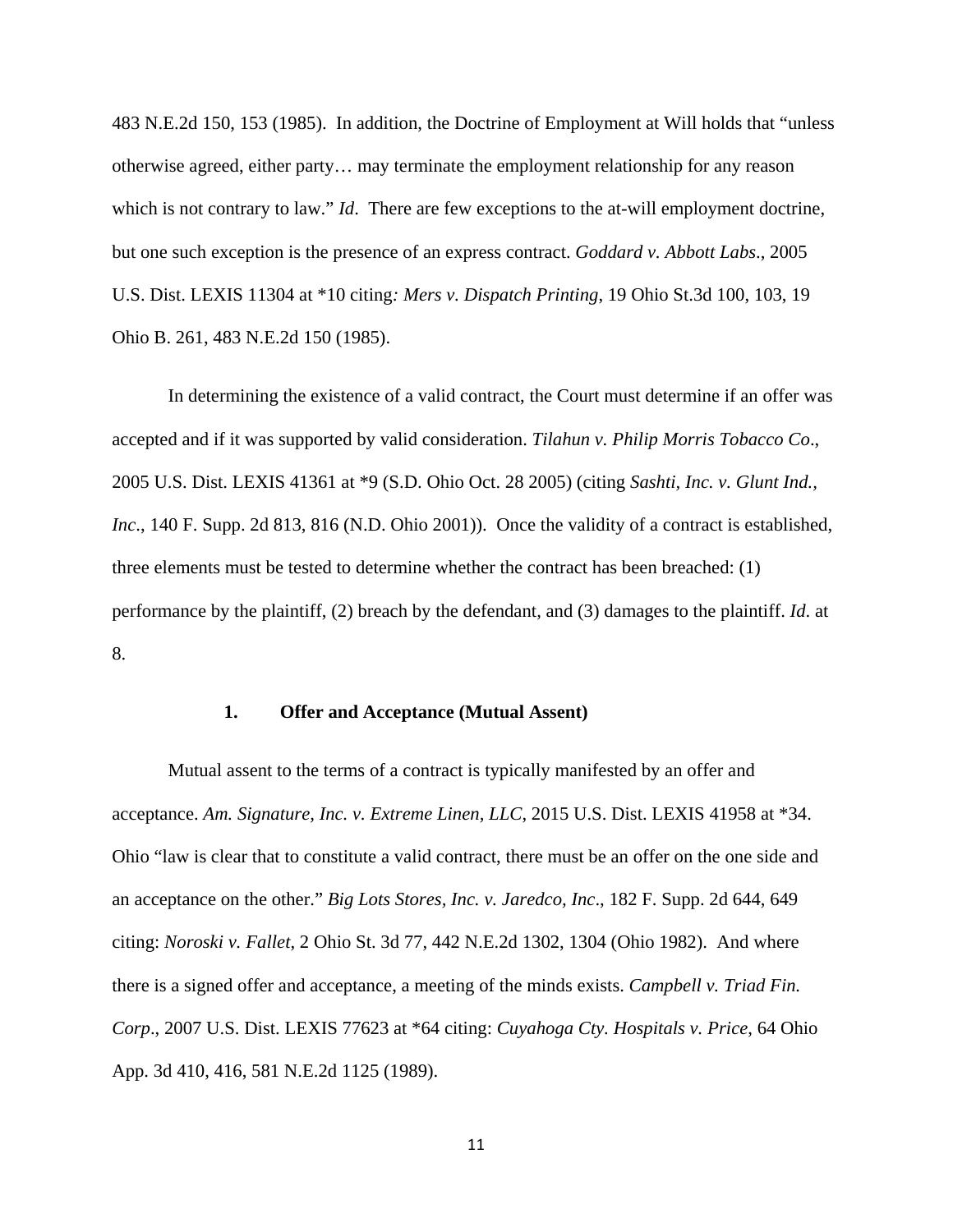In the case at bar, Fuyao's Director of Human Resources Judy Lewkowski, formatted a document entitled "Employment Contract," signed by the President of Fuyao, John Gauthier. This employment contract specified salary and bonus equaling to \$278,000 of annual compensation, minimally guaranteed through the year 2017. The language of the employment contract, "through 2017," favors the idea that a specific term was indicated in the offer.

## **2. Valid Consideration**

"Valid consideration requires that the parties bargain for performances or return promises." *Price v. Taylor*, 575 F. Supp. 2d 845, 853 (citing: *Harmon v. Philip Morris, Inc*., 120 Ohio App. 3d 187, 190, 697 N.E.2d 270 (1997). An employee's performance of job duties in exchange for benefits and compensation constitutes consideration. *Russell v. GTE Gov't Sys. Corp*., 232 F. Supp. 2d 840, 853 (S.D. Ohio 2002)(citing: *Price v. Public Serv. Co. of Colo*., 1 F. Supp. 2d 1216, 1228 (D. Colo. 1998)).

 Here, Burrows performed job duties in exchange for the compensation promised by Fuyao, therefore consideration was established. In addition to consideration being established, Burrows alleges a clear offer of an employment contract and an acceptance of the contract terms by him. Having found offer, acceptance, and valid consideration, the Court concludes there was a valid contract between the parties.

## **3. Establishing Breach**

Where the language of a contract is unambiguous and clear, the Court can rely on the plain language of the contract to decipher the obligations and rights of the parties*. Allied Erecting & Dismantling Co. v. Genesis Equip. & Mfg*., 649 F. Supp. 2d 702,728 (N.D. Ohio 2009); s*ee also Star Lock Sys. v. TriTeq Lock & Sec., L.L.C*., 631 F. Supp. 2d 935, 939 (S.D.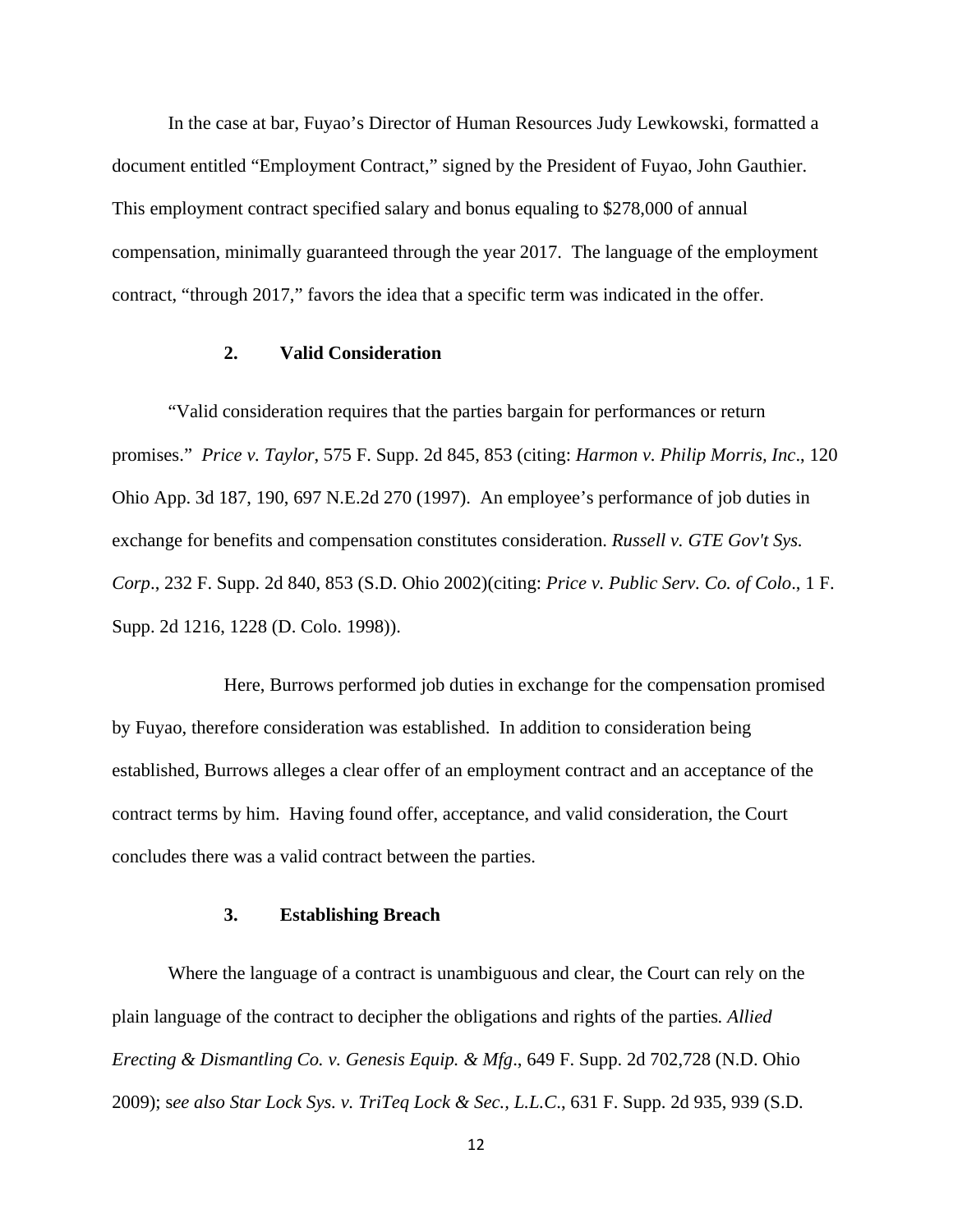Ohio 2009). Under Ohio law, when the Court examines a contract in attempt to ascertain the parties' intent, the intent is presumably found to reside in the language of the agreement. "The Ohio Supreme Court has held that if a contract is clear and unambiguous, then its interpretation is a matter of law, and there is no issue of fact to be determined." *Id*. (quoting *Inland Refuse Transfer Co. v. Browning-Ferris Indus. of Ohio, Inc*., 15 Ohio St. 3d 321, 15 Ohio B. 448, 474 N.E.2d 271, 272 (1984)).

In the case at bar, the employment contract's language is clear and unambiguous as it pertains to the annual compensation minimum is guaranteed at \$278,000. This clear and unambiguous language also shows the compensation amount as guaranteed through 2017 and pro-rated for 2015. A court "is not permitted to alter a lawful contract by imputing an intent contrary to that expressed by the parties" as it applies to a written contract. *Id*. (citing *Westfield Ins. Co. v. Galatis, 100 Ohio St*.3d 216, 2003 Ohio 5849, 797 N.E.2d 1256, 1261-62 (2003)). Therefore, the Court finds the contract language enforceable as written, and Defendants Fuyao's Motion to Dismiss claim #2 is **DENIED**.

## **C. PROMISSORY ESTOPPEL**

Burrows's claim III is for promissory estoppel. A prima facie case for promissory estoppel requires a showing of: (1) a clear and unambiguous promise, (2) reasonable and foreseeable reliance by the party to whom the promise is made, and (3) an injury due to reliance. *Lower v. Elec. Data Sys. Corp*., 494 F. Supp. 2d 770 citing: *Cohen & Co., CPAs v. Messina, CPA*, 24 Ohio App.3d 22, 26, 24 Ohio B. 44, 492 N.E.2d 867, 872 (Ohio App. 8 Dist. 1985).

Defendants Fuyao and Cho claim promissory estoppel is not applicable because Burrows' employment by Fuyao was governed by a written contract. (Doc. #6 PAGEID #96). Fuyao and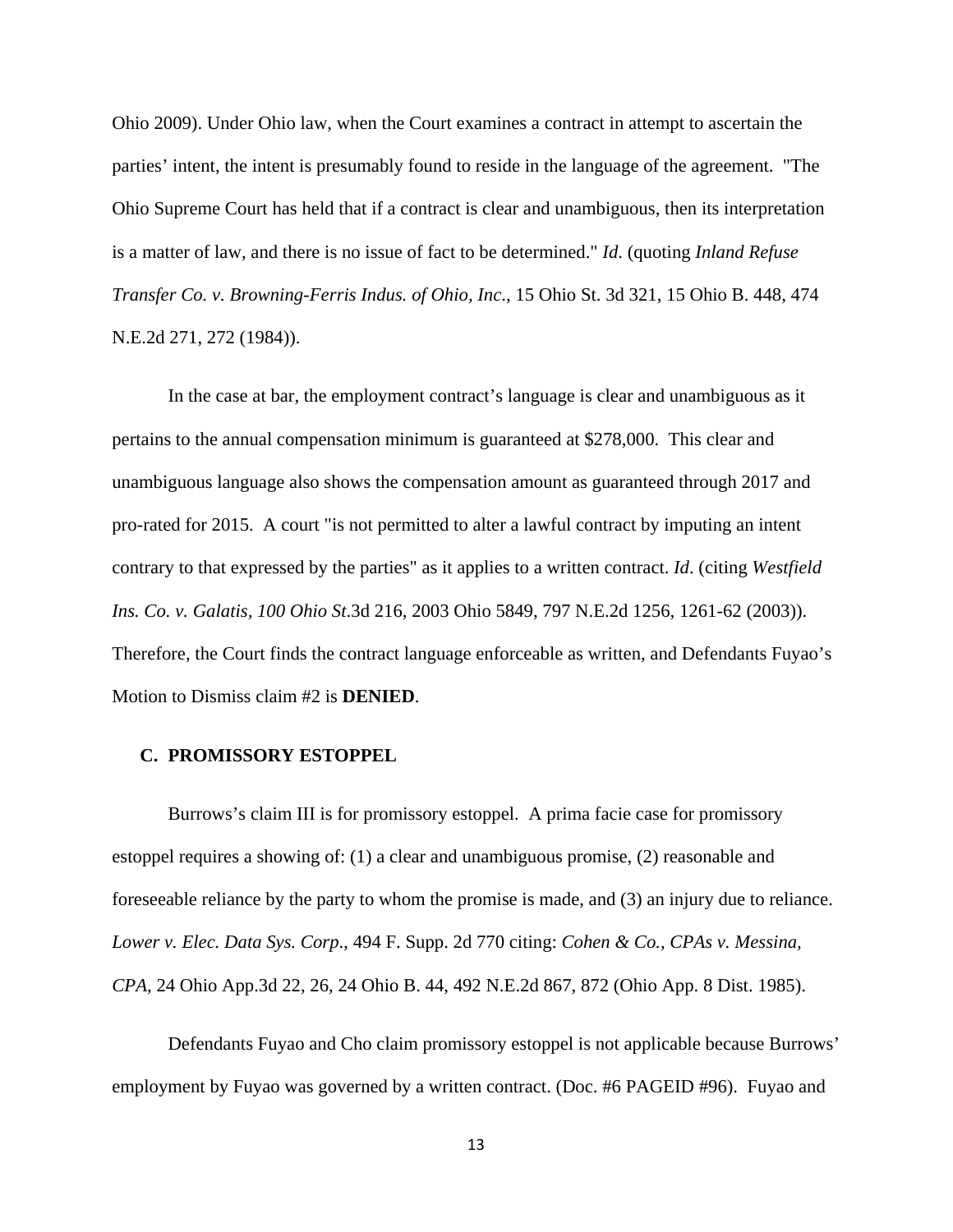Cho cite *Harwood v. Avaya Corp*., for the proposition that promissory estoppel is "an equitable doctrine resorted to for the enforcement of promises that are non-contractual and otherwise unenforceable," and "not available as a remedy where the legal relationship between the parties is governed by a valid and enforceable contract." *Id*.

Promissory estoppel is an equitable or quasi contractual claim that may be pled in the alternative to a breach of contract claim. *Bonner Farms, Ltd. v. Power Gas Mktg. & Transmission, Inc*., 2007 U.S. Dist. LEXIS 63359 at \*23. In Ohio, pleading breach of contract and promissory estoppel as alternatives is permissible as a general principle, so long as, the validity or enforceability of the contract is in question. *Morgan Tire of Sacramento, Inc. v. Goodyear Tire & Rubber Co*., 2016 U.S. Dist. LEXIS 132461 at \*21-22. Therefore, a claimant may plead for relief for breach of contract and promissory estoppel, but may not recover for both. *Bonner Farms*, 2007 U.S. Dist. at \*24. "Thus, where there is a valid contract between parties, quasi contractual relief is not a remedy." *Id*.

Here, the validity and or enforceability of a contract are in question. While responding to claim III (promissory estoppel), Fuyao and Cho argue they accept as true Plaintiff's asserting that his employment with Fuyao was governed by a written contract. (Doc. #6 PAGEID #96). However, while responding to claim II (breach of contract); Fuyao argues the relationship with Burrows is not governed by contract, but rather as an at-will employment relationship.

In the case at bar, Burrows alleges Exhibit A serves as an employment contract that promised continued employment through 2017, while Defendants Fuyao and Cho claim the document marked Exhibit A, serves merely as a "compensation agreement" highlighting Burrows, being contracted as an at-will employee. (Doc. #1 PAGEID #28). Burrows claims the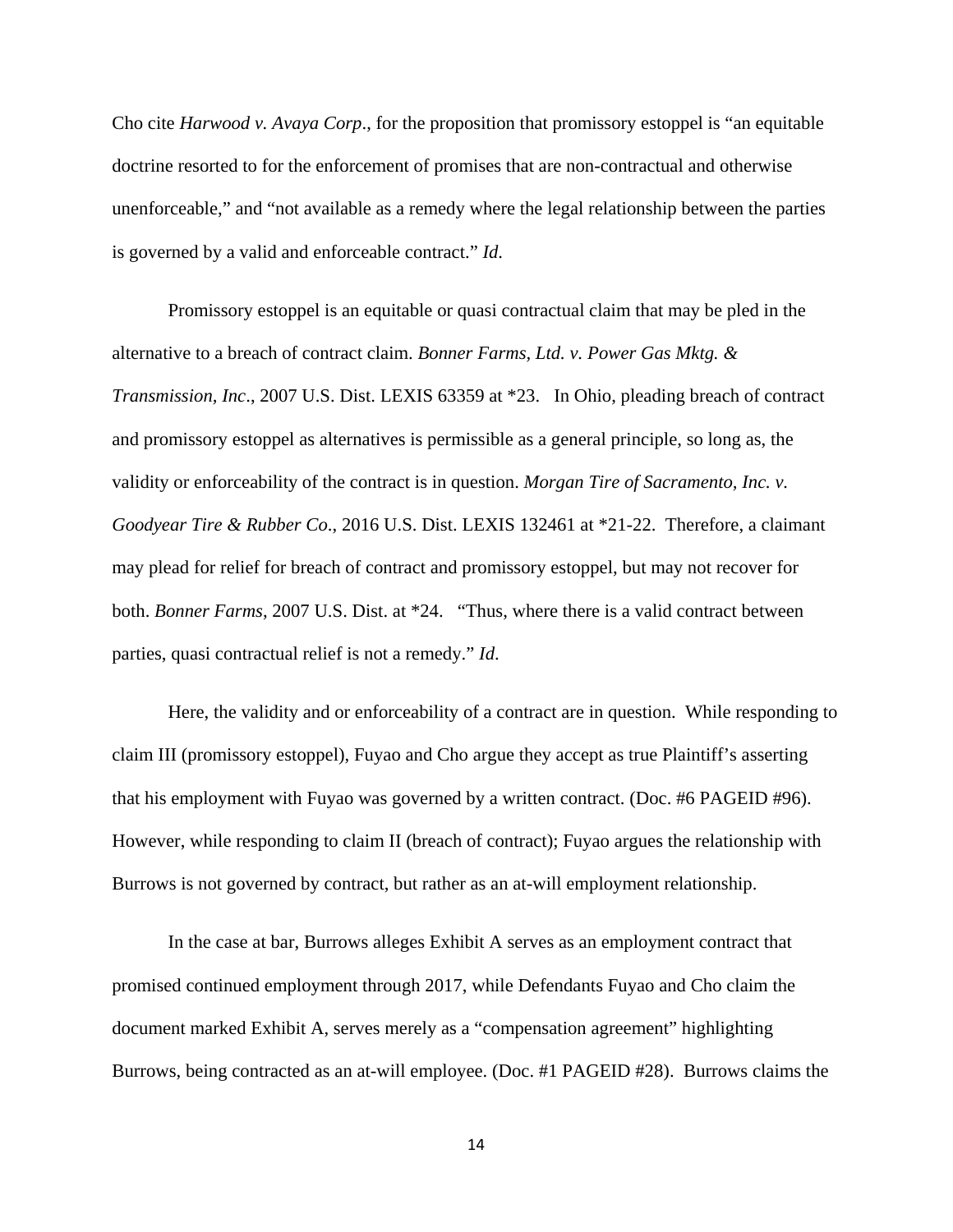promise of being compensated and employed through 2017 was clear and unambiguous. (Doc. # 1 PAGEID #10). In addition, Burrows claims to have relied "reasonably and foreseeably" upon Cho's promise of continued employment and compensation through 2017 to leave his position with the Coalition and sell his Cold Stone Creamery franchise. *Id*. Lastly, Burrows claims he was injured due to reliance upon Cho's promise of continued employment and compensation through 2017 in an amount no less than \$441,908.68. *Id*.

Accepting Burrows' assertions as true, all requirements have been successfully demonstrated for a showing of a viable promissory estoppel claim. In addition, with no consensus between the parties of the validity or enforceability of a contract, both claims of breach of contract and promissory estoppel may be claimed in the alternative. Thus, Defendants' Motion for dismissal of claim #3 is **DENIED**.

## **D. Defamation**

Defendants Fuayo and Cho allege Burrows' defamation claim fails to state a claim for which relief can be granted. (Doc. #6 PAGEID #97). In Ohio, the moving party bears the burden of proving by "clear and convincing" evidence that a false, defamatory statement of fact about the Plaintiff was at least negligent in publication. *Dorricott v. Fairhill Ctr. for Aging*, 2 F. Supp. 2d 982, 993 (N.D. Ohio 1998) (citing *Lansdowne v. Beacon Journal Pub. Co.,* 32 Ohio St. 3d 176, 178-180, 512 N.E.2d 979 (1987)). According to Ohio Courts, the clear and convincing standard is an intermediate standard lying at a point between the "preponderance of the evidence" and the "beyond a reasonable doubt" standards*. Bradford Co. v. Afco Mfg*., 2007 U.S. Dist. LEXIS 31975 at \*8 (S.D. Ohio 2007).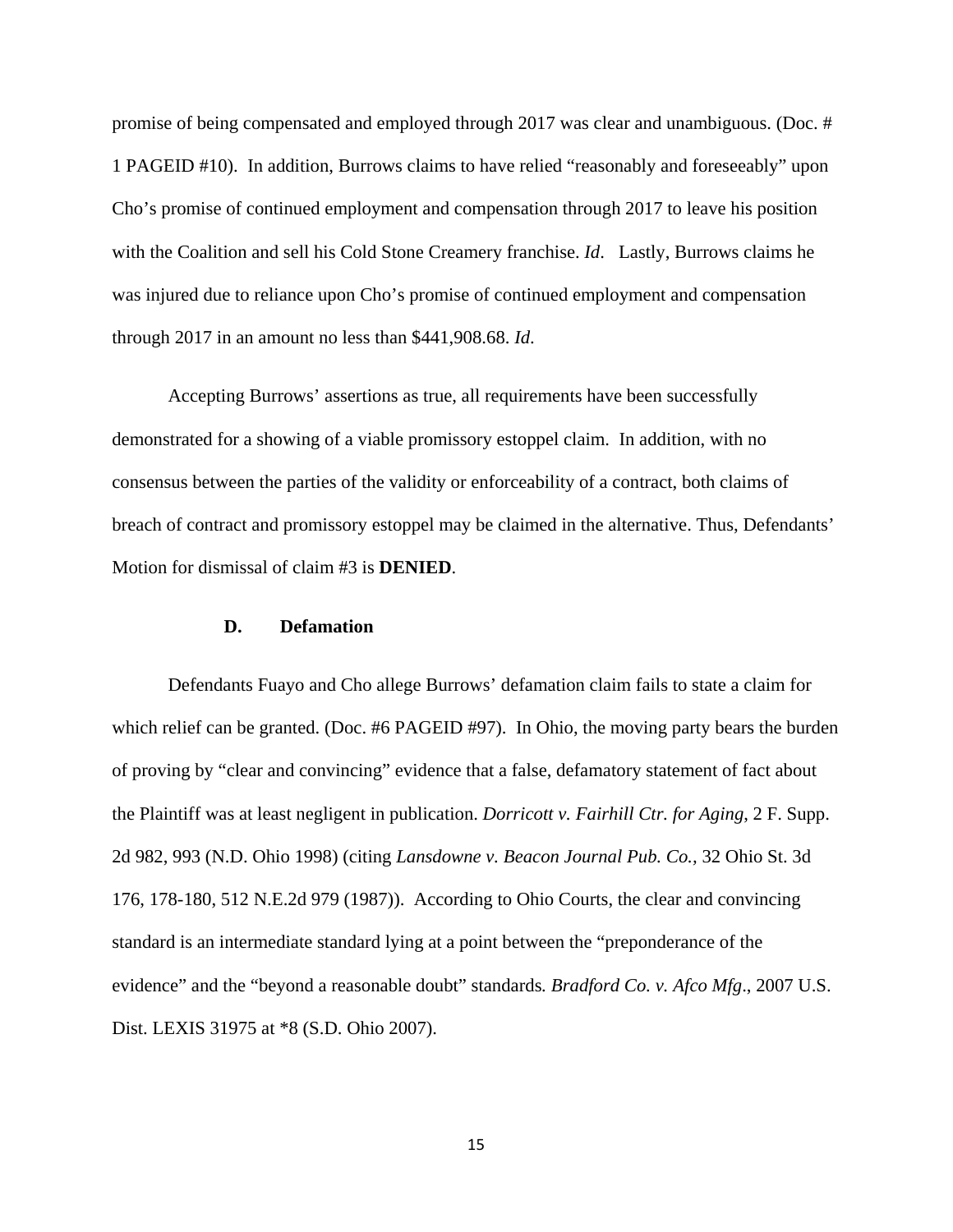Defamation is defined as an unprivileged publication of false information about another that causes injury to "a person's reputation or exposes him to public hatred, contempt, ridicule, shame, or disgrace or affects him adversely in his trade or business." *Wylie v. Arnold Transp. Servs*., 494 F. Supp. 2d 717, 727 (S.D. Ohio 2006)(citing: *McCarthy v. Cincinnati Enquirer, Inc*. (1956), 101 Ohio App. 297, 1 O.O.2d 131, 136 N.E.2d 393; *Matalka v. Lagemann* (1985), 21 Ohio App.3d 134, 136, 21 OBR 143, 145, 486 N.E.2d 1220, 1222).

Ohio law lists the elements of defamation as:

"(a) a false and defamatory statement concerning another: (b) an unprivileged publication to a third party; (c) fault amounting at least to negligence on the part of the publisher; and (d) either actionability of the statement irrespective of special harm or the existence of special harm caused by publication."

*Graves v. Dayton Gastroenterology, Inc*., 2014 U.S. Dist. LEXIS 114358 at \*21-22 (S.D. Ohio 2015) (citing: *Harris v. Bornhorst*, 513 F.3d 503, 522 (6th Cir. 2008)).

 For defamation to be actionable, it must either be defamation per se or defamation per quod. *Wagner v. Circle W Mastiffs*, 732 F. Supp. 2d 792, 804 (S.D. Ohio 2010). Defamation actionable per se requires one of four sections; (1) the information imports a charge of an offense that is indictable involving infamous punishment or moral turpitude; (2) the information relays a contagious or offensive disease that would deprive the person from his role in society; (3) the information can injure a person in his occupation or trade; or (4) the information subjects the person to ridicule, contempt, or public hatred. *Id*. (citing: *Am. Chem. Soc. v. Leadscope*, 2010 Ohio 2725, 2010 WL 2396544, \*12 (Ohio Ct. App. June 15, 2010). In contrast, defamation per quod exists if the information can "reasonably" have two meanings, with one being defamatory while the other is innocent. *Id*. (citing: *Moore v. P.W. Publishing Co*., 3 Ohio St. 2d 183, 209 N.E.2d 412, 415 (Ohio 1965).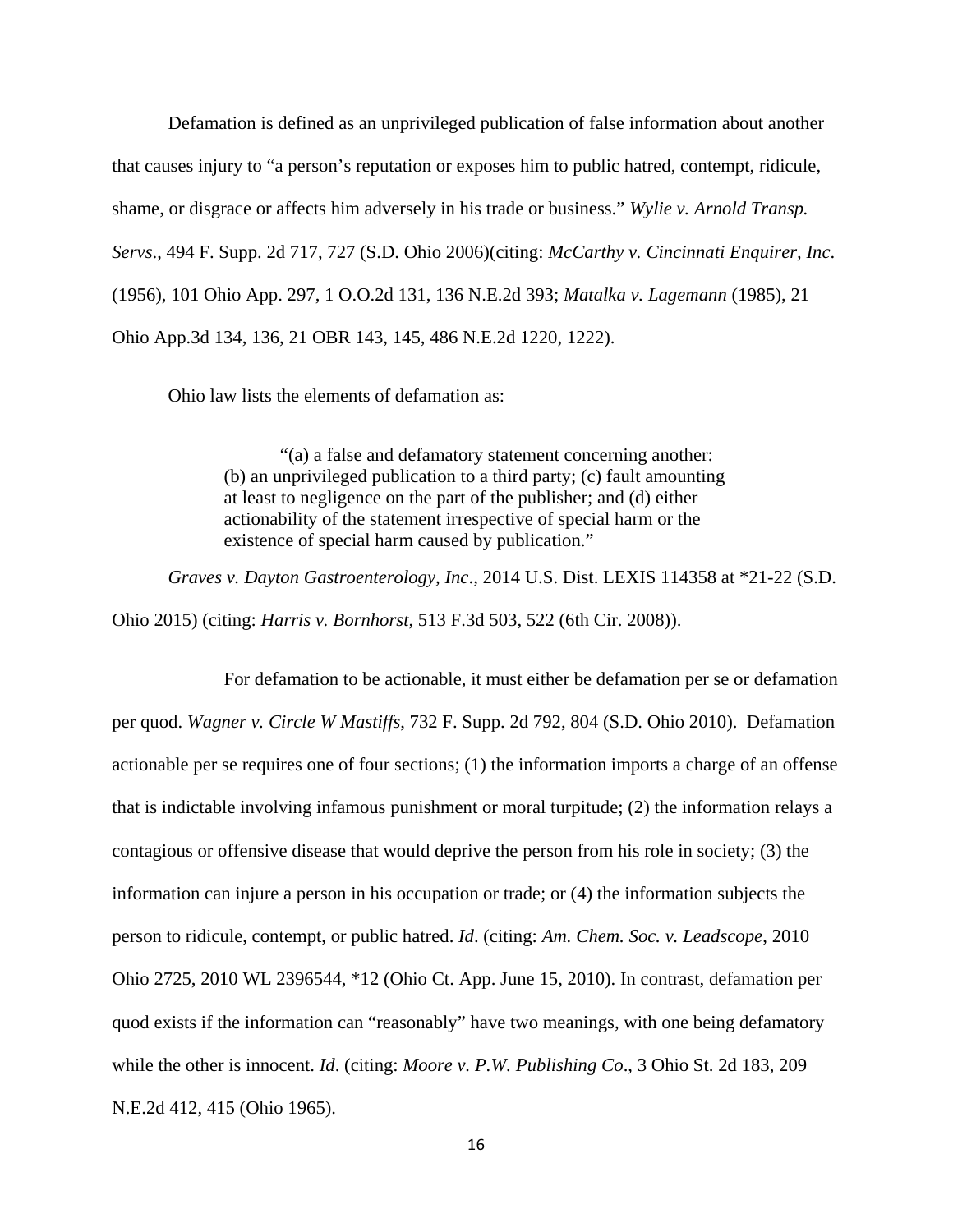In the case at bar, Burrows claims Cho made a false statement of fact that Burrows resigned his position with Fuyao effective Monday, November 14, 2016, in the presence of Fuyao employees and representatives. (Doc. #1 PAGEID #11). The statements made by Cho were claimed to be made with ill will, malice, and reckless disregard. *Id*. In addition, Burrows alleges Fuyao representatives provided false information of Burrows resignation to the Dayton Business Journal which caused Burrows ridicule, shame, disgrace, and adversely affected him professionally. *Id*. Burrows appears to have sufficiently pled facts that demonstrate Fuyao published an unprivileged, false and defamatory statement concerning Burrows that was actionable as defamation per se for subjecting Burrows to professional ridicule. However it remains a question of fact whether Cho published unprivileged information to a third party, as Burrows claims Cho made "his false statement… in the presence of Fuyao employees and representatives. (Doc. #1 PAGEID #11). If a claimant successfully establishes a prima facie case of defamation, the defending party has the defense of conditional or qualified privilege at its disposal. *Leisure Sys. v. Roundup LLC*, 2012 U.S. Dist. LEXIS 155948 at \*73 (S.D. Ohio 2012) (citing: *A & B-Abell Elevator Co*., 73 Ohio. St. 3d 1, 7 (Ohio 1995)).

According to Fuyao and Cho, Plaintiff Burrow's claim for defamation should be dismissed as: (1) Fuyao and Cho enjoy "intra-corporate immunity," (2) the publisher never used the word "resigned" in the article, and (3) characterizing an employee departure as a resignation cannot be defamatory. (Doc. #6 PAGEID #97-100). Defenses such as qualified privilege may be invoked only after a prima facie case of defamation is established. *Kinney v. Kroger Co*., 146 Ohio App. 3d 691 (citing: *Hahn v. Kotten* (1975), 43 Ohio St. 2d 237, 243, 331 N.E.2d 713).

The intra-corporate immunity doctrine establishes that individuals operating within the same "legal entity" are incapable of conspiring with one another if the acts in question fall within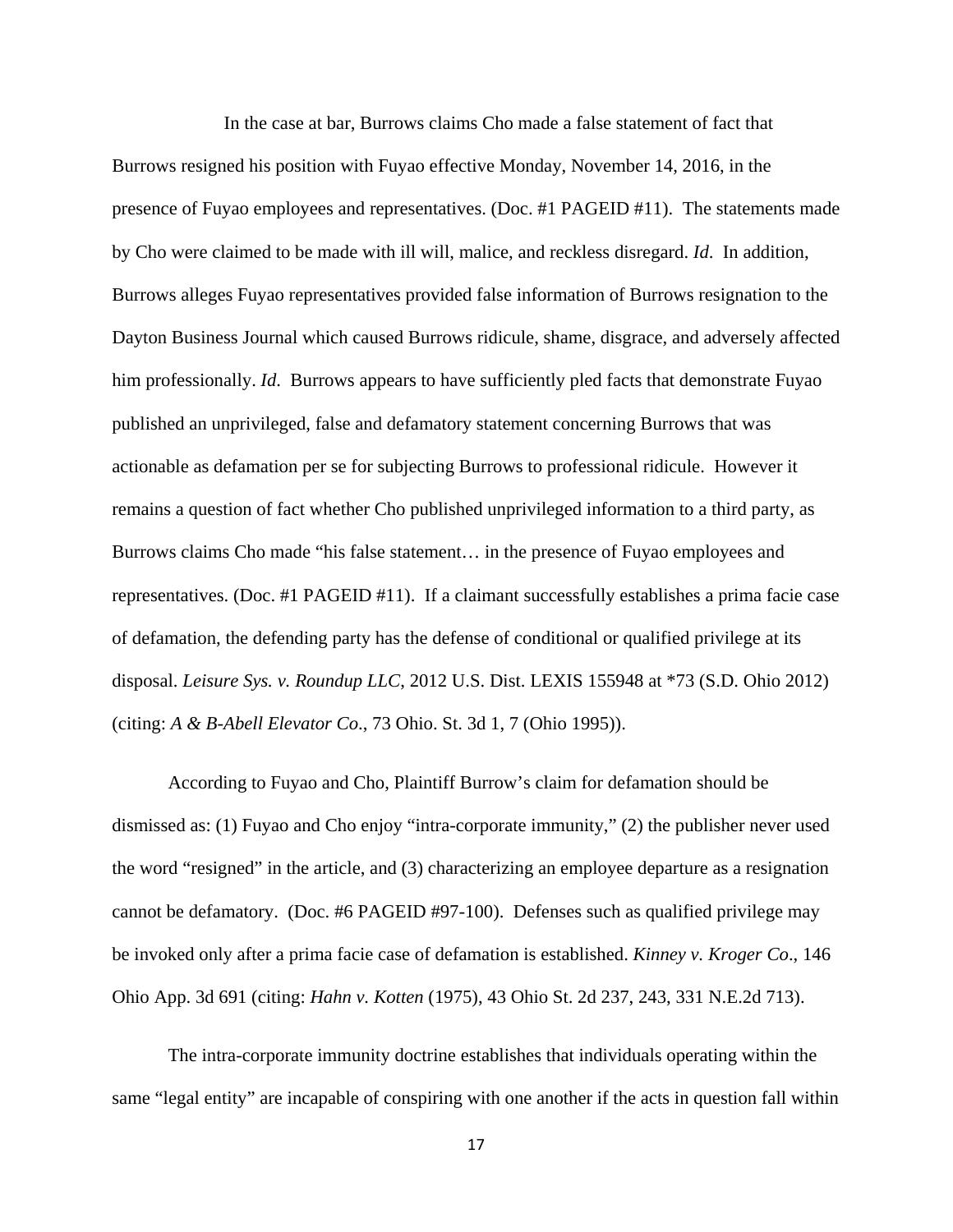the scope of their employment. *Carna v. Teays Valley Local Sch. Dist.*, 2012 U.S. Dist. LEXIS 94911 at \*9 (S.D. Ohio 2012). However, if the spoken or written publication of the alleged defamation is done with actual malice, or is exchanged with someone outside of the qualified privilege, protection of the privilege is lost. *Stearns v. Ohio Sav. Asso*., 15 Ohio App. 3d 18 at \*20 (Ohio App. 1984).

Malice in the context of publishing information is defined as knowing the information is false or acting with reckless disregard of whether the information is true or false. *Torrance v. Firstar*, 529 F. Supp. 2d 836 at \*844 (S.D. Ohio 2007)(citing *Wolfe v. MBNA America Bank*, 485 F.Supp.2d 874, 888 (W.D. Tenn. April 25, 2007). "To show reckless disregard for the truth, plaintiff must show by clear and convincing evidence that (1) false statements were made with a high degree of awareness of their probable falsity, or (2) the defendant entertained serious doubts as to the truth of the publication." *Helms v. Fischer Mgmt*., 2005 U.S. Dist. LEXIS 27259 at \*34- 35 (S.D. Ohio Nov. 10, 2005)(quoting *Perez v. Scripps Howard Broadcasting Co*., 35 Ohio St.3d 215, 218, 520 N.E.2d 198, 202 (1988)).

According to Burrows, Cho's alleged false statements made at the meeting were with "ill will, malice, and reckless disregard," an assertion which, if true, would void intra-corporate immunity protection. (Doc. #1 PAGEID #11). In addition, if Cho made the statement in the presence of "representatives" not constituting the "legal entity" of the corporation, the intracorporate immunity protection will also be lost. Lastly, whether or not the newspaper repeated the Fuyao's alleged wording that Burrows resigned, given his short term with firm, those who did hear it could reasonably construe it to mean something was amiss.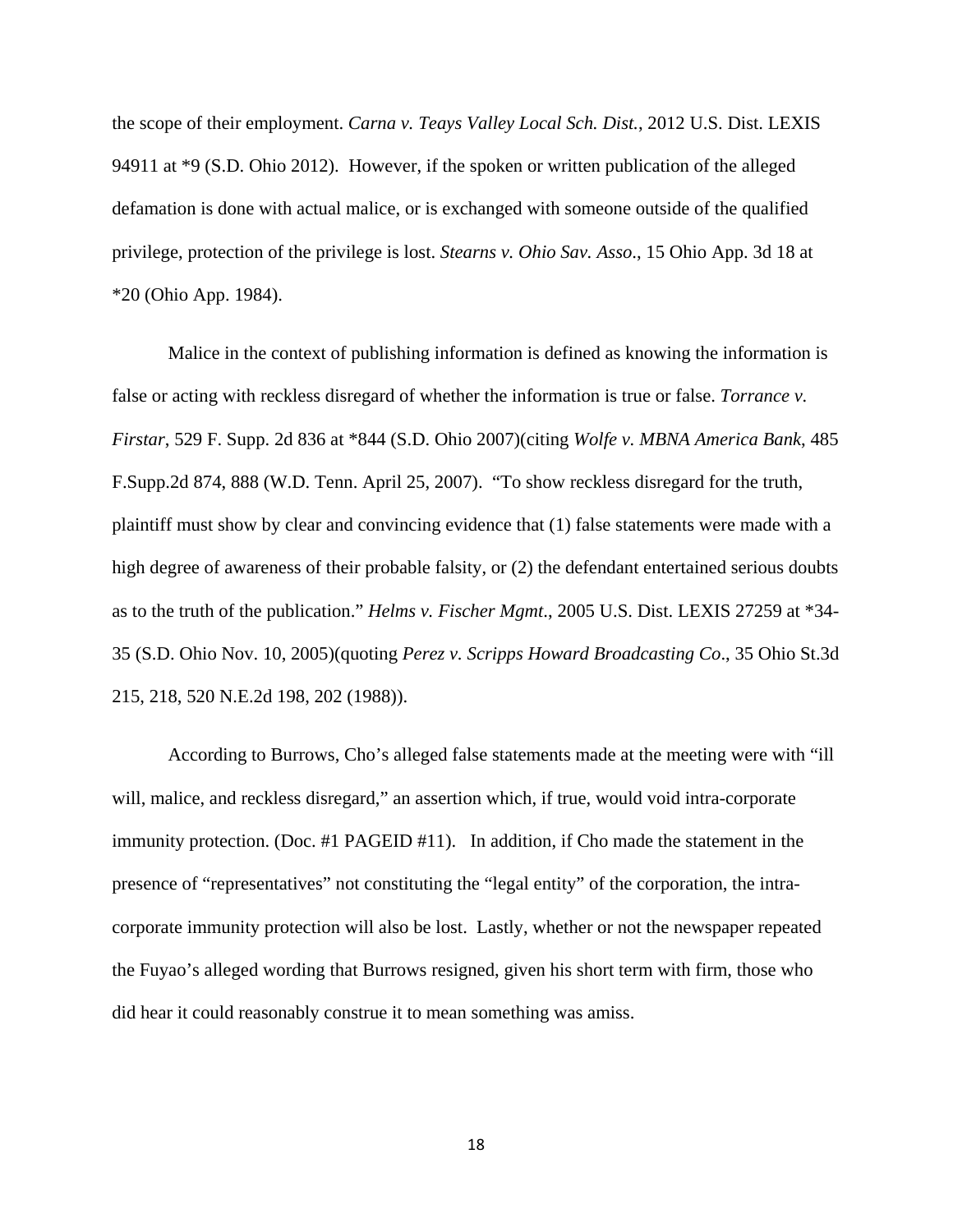The Court has no authority to dismiss a claim without a demonstration the Plaintiff is unable to prove facts that would entitle him to relief*. Doe v. SexSearch*, 502 F. Supp. 2d 719, 724 (citing*: Conley v. Gibson*, 355 U.S. 41, 45-46, 78 S. Ct. 99, 2 L. Ed. 2d 80 (1957)). Burrows sufficiently pled the necessary elements of defamation against Defendants Fuyao and Cho. Therefore Defendants' Motions to Dismiss claim #4 are **DENIED.** 

## **E. Discrimination**

Fuyao Glass America Inc. ("Fuyao") sought to hire Burrows away from his employment with the Dayton Development Coalition ("Coalition"), as well as from his position as owner and operator of a Cold Stone Creamery franchise. (Doc. #1 PAGEID #5). Fuyao is a North American subsidiary of Fuyao Group, a Chinese company. *Id*.

Burrows' has adequately pleaded claims for discrimination against Fuyao Glass America for reverse discrimination. To establish a prima facie case of discrimination, a plaintiff must demonstrate that (1) he was a member of a protected class, (2) he was subjected to an adverse employment action, (3) he was qualified for the position, and (4) he was replaced by someone outside the protected class. *Douglas v. Eaton Corp*., 577 F. App'x 520, 524 (6th Cir. 2014). "In adapting the test to cases of reverse discrimination, the Sixth Circuit has held that, under the first prong, plaintiff must demonstrate 'background circumstances [to] support the suspicion that the defendant is the unusual employer who discriminates against the majority.'" *Zambetti v. Cuyahoga Cmty. College*, 314 F.3d 249, 255 (6th Cir. 2002) (brackets sic). Reverse discrimination plaintiffs "establish[] a prima facie case . . . upon a showing that the employer treated differently employees who were similarly situated but not members of the protected group." *Jones v. Ohio State Univ*., S.D. Ohio No. 2:05-cv-137, 2007 U.S. Dist. LEXIS 38717, \*19 (May 29, 2007).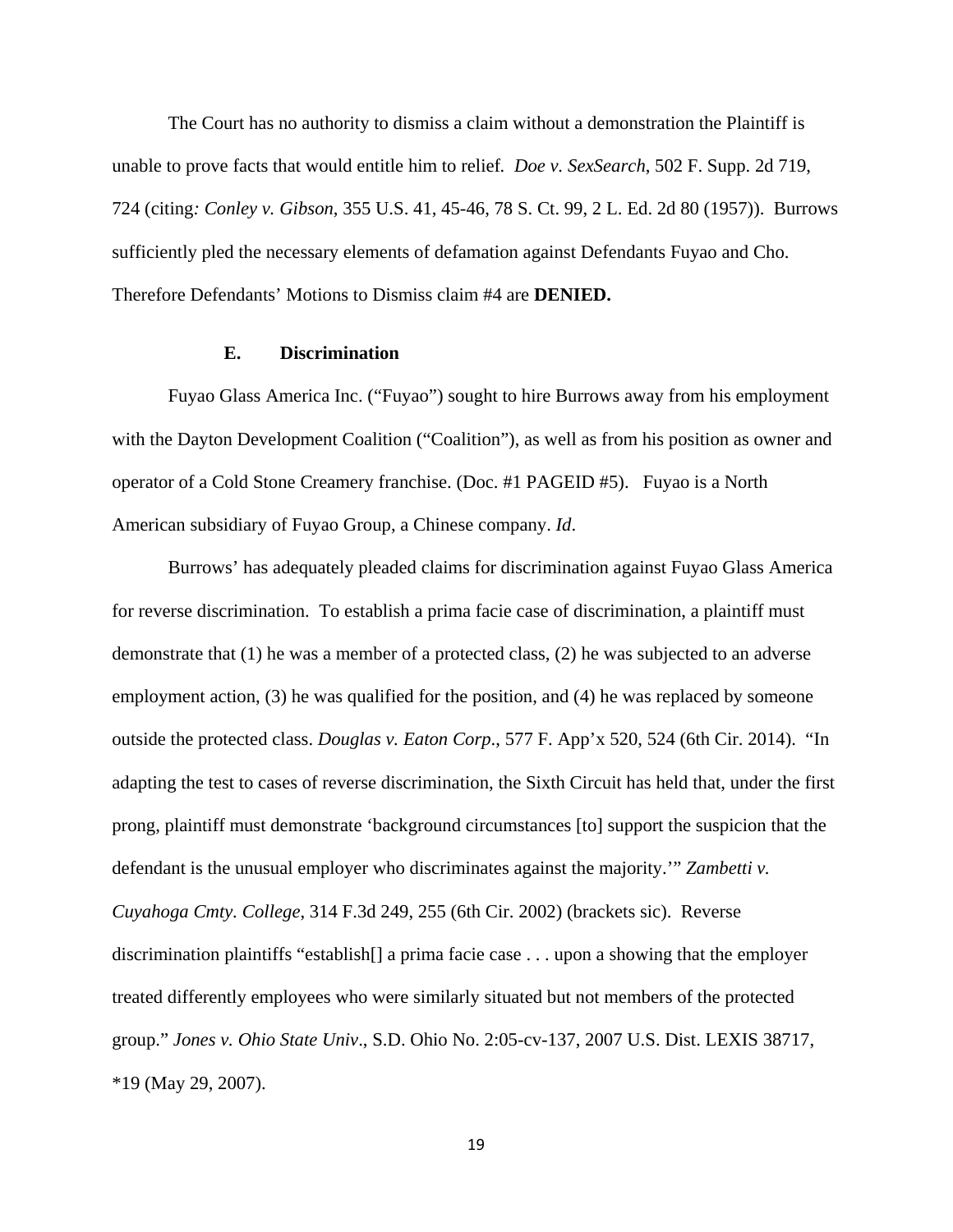The Sixth Circuit has previously said that the "background circumstances" prong only required of "reverse discrimination" plaintiffs, "may impermissibly impose a heightened pleading standard on majority victims of discrimination." *Zambetti v. Cuyahoga Cmty. College*, 314 F.3d 249, 257 (6th Cir. 2002). The Sixth Circuit has "serious misgivings about the soundness of a test which imposes a more onerous standard for plaintiffs who are white or male than for their non-white or female counterparts." *Pierce v. Commonwealth Life Ins. Co*., 40 F.3d 796, 801 n.7 (6th Cir. 1994). Indeed, the Sixth Circuit has stated that such "background circumstances" might exist in a reverse racial discrimination suit where "the defendant has a history of improperly considering race as a factor in employment-related decisions, where the employer's workforce is predominantly comprised of minorities, or where the person in charge of making employment decisions is a minority." *Toth v. City of Toledo*, 480 Fed. Appx. 827, 832-33 (6th Cir. 2012). Here, Burrows has alleged his belief that Sunny Yiqun Sun, a person whose national origin is Chinese, replaced him at FGA. (Doc. #4, PAGEID #58).

Normally, a foreign employer might enjoy a degree of protection from such a claim under a Friendship, Commerce and Navigation Treaty, but no such treaty exists between the United States and China. Given this exposure, Plaintiff has alleged sufficient facts in alleging that he was intentionally hired to hold a place for a foreign national and eventually fired when the foreign national became available. Discovery may well reveal direct evidence of discrimination, or details of a situation of background circumstances sufficient to withstand a motion for summary judgment.

## **IV. Conclusion**